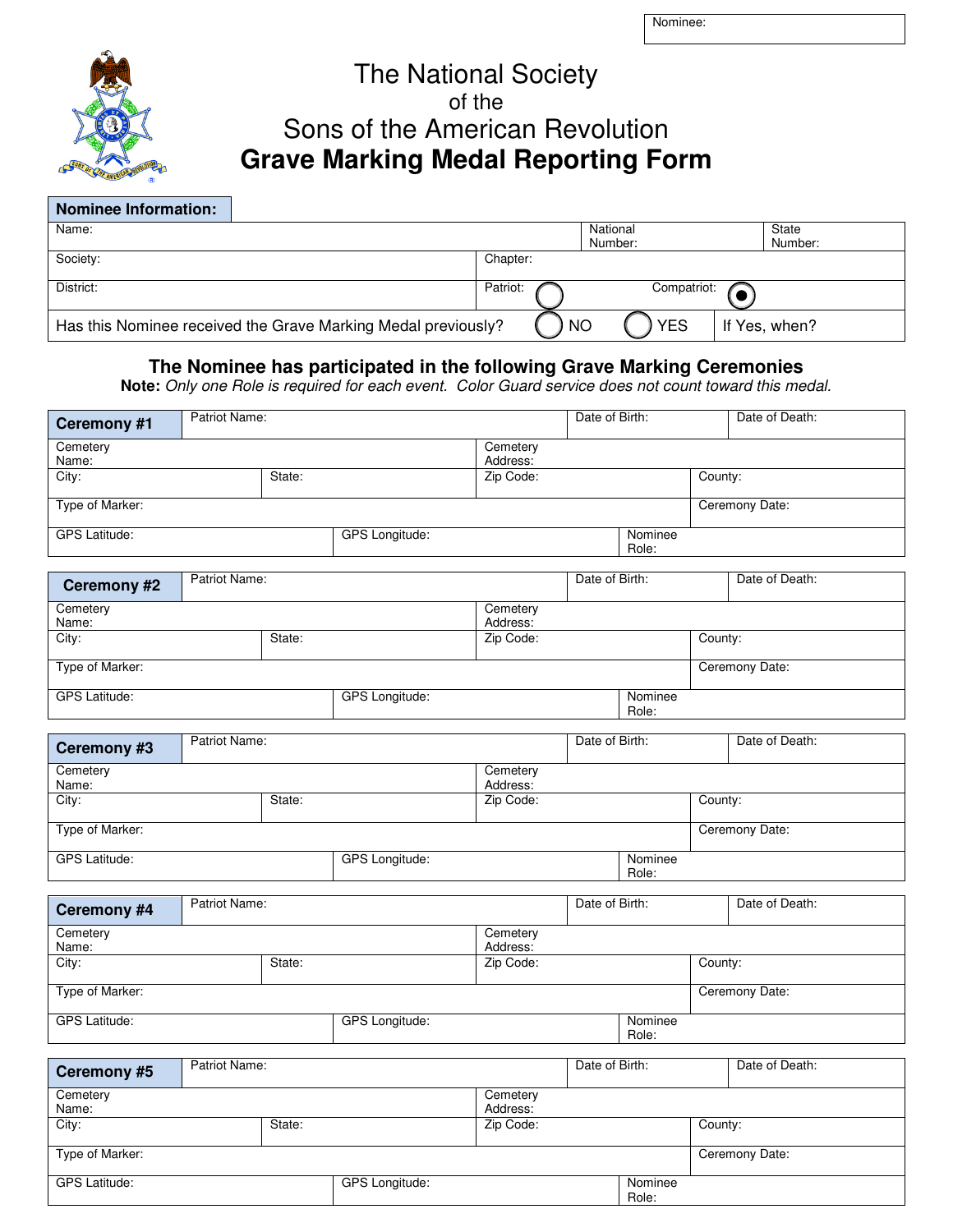Nominee:

Role:

| <b>Ceremony #6</b>                            | Patriot Name:         |                                 |                       |                       | Date of Birth:                   |                  |                | Date of Death: |  |
|-----------------------------------------------|-----------------------|---------------------------------|-----------------------|-----------------------|----------------------------------|------------------|----------------|----------------|--|
| Cemetery                                      | Cemetery              |                                 |                       |                       |                                  |                  |                |                |  |
| Name:<br>City:                                |                       | Address:<br>State:              |                       | Zip Code:             | County:                          |                  |                |                |  |
| Type of Marker:                               |                       |                                 |                       |                       |                                  |                  |                | Ceremony Date: |  |
|                                               |                       |                                 |                       |                       |                                  |                  |                |                |  |
| <b>GPS Latitude:</b>                          |                       |                                 | <b>GPS</b> Longitude: |                       |                                  | Nominee<br>Role: |                |                |  |
| <b>Ceremony #7</b>                            | Patriot Name:         |                                 |                       |                       | Date of Birth:                   |                  |                | Date of Death: |  |
| Cemetery<br>Name:                             |                       |                                 |                       | Cemetery<br>Address:  |                                  |                  |                |                |  |
| City:                                         |                       | State:                          |                       | Zip Code:             |                                  |                  | County:        |                |  |
| Type of Marker:                               |                       |                                 |                       |                       |                                  |                  |                | Ceremony Date: |  |
| <b>GPS Latitude:</b>                          |                       |                                 | GPS Longitude:        |                       | Nominee<br>Role:                 |                  |                |                |  |
| <b>Ceremony #8</b>                            | Patriot Name:         |                                 |                       |                       | Date of Birth:                   |                  |                | Date of Death: |  |
| Cemetery<br>Name:                             |                       |                                 |                       | Cemetery<br>Address:  |                                  |                  |                |                |  |
| City:                                         |                       | State:                          |                       | Zip Code:             |                                  |                  | County:        |                |  |
| Type of Marker:                               |                       |                                 |                       |                       |                                  |                  |                | Ceremony Date: |  |
| <b>GPS Latitude:</b>                          | GPS Longitude:        |                                 |                       | Nominee<br>Role:      |                                  |                  |                |                |  |
|                                               |                       |                                 |                       |                       |                                  |                  |                |                |  |
| Ceremony #9                                   | Patriot Name:         |                                 |                       |                       | Date of Birth:<br>Date of Death: |                  |                |                |  |
| Cemetery<br>Name:                             |                       |                                 |                       | Cemetery<br>Address:  |                                  |                  |                |                |  |
| City:                                         | State:                |                                 |                       | Zip Code:             |                                  |                  | County:        |                |  |
| Type of Marker:                               |                       |                                 |                       |                       |                                  |                  |                | Ceremony Date: |  |
| <b>GPS Latitude:</b><br><b>GPS</b> Longitude: |                       |                                 |                       |                       | Nominee<br>Role:                 |                  |                |                |  |
| Ceremony #10                                  | Patriot Name:         |                                 |                       |                       | Date of Birth:                   |                  |                | Date of Death: |  |
| Cemetery                                      |                       |                                 |                       | Cemetery              |                                  |                  |                |                |  |
| Name:<br>City:                                |                       | Address:<br>State:              |                       | Zip Code:             |                                  |                  |                | County:        |  |
| Type of Marker:                               |                       |                                 |                       |                       |                                  |                  |                | Ceremony Date: |  |
|                                               |                       |                                 |                       |                       |                                  |                  |                |                |  |
| <b>GPS Latitude:</b>                          | <b>GPS</b> Longitude: |                                 |                       | Nominee<br>Role:      |                                  |                  |                |                |  |
| Ceremony #11                                  | Patriot Name:         |                                 |                       |                       | Date of Birth:                   |                  |                | Date of Death: |  |
| Cemetery                                      |                       |                                 |                       | Cemetery              |                                  |                  |                |                |  |
| Name:<br>City:                                |                       | Address:<br>Zip Code:<br>State: |                       | County:               |                                  |                  |                |                |  |
| Type of Marker:                               |                       |                                 |                       |                       |                                  |                  |                | Ceremony Date: |  |
| <b>GPS Latitude:</b>                          | <b>GPS Longitude:</b> |                                 |                       | Nominee<br>Role:      |                                  |                  |                |                |  |
|                                               | Patriot Name:         |                                 |                       | Date of Birth:        |                                  |                  | Date of Death: |                |  |
| Ceremony #12<br>Cemetery                      |                       |                                 |                       | Cemetery              |                                  |                  |                |                |  |
| Name:<br>City:                                |                       | State:                          |                       | Address:<br>Zip Code: |                                  |                  | County:        |                |  |
|                                               |                       |                                 |                       |                       |                                  |                  |                |                |  |
| Type of Marker:                               |                       |                                 |                       |                       |                                  |                  |                | Ceremony Date: |  |
| <b>GPS Latitude:</b>                          |                       |                                 | <b>GPS</b> Longitude: |                       |                                  | Nominee          |                |                |  |